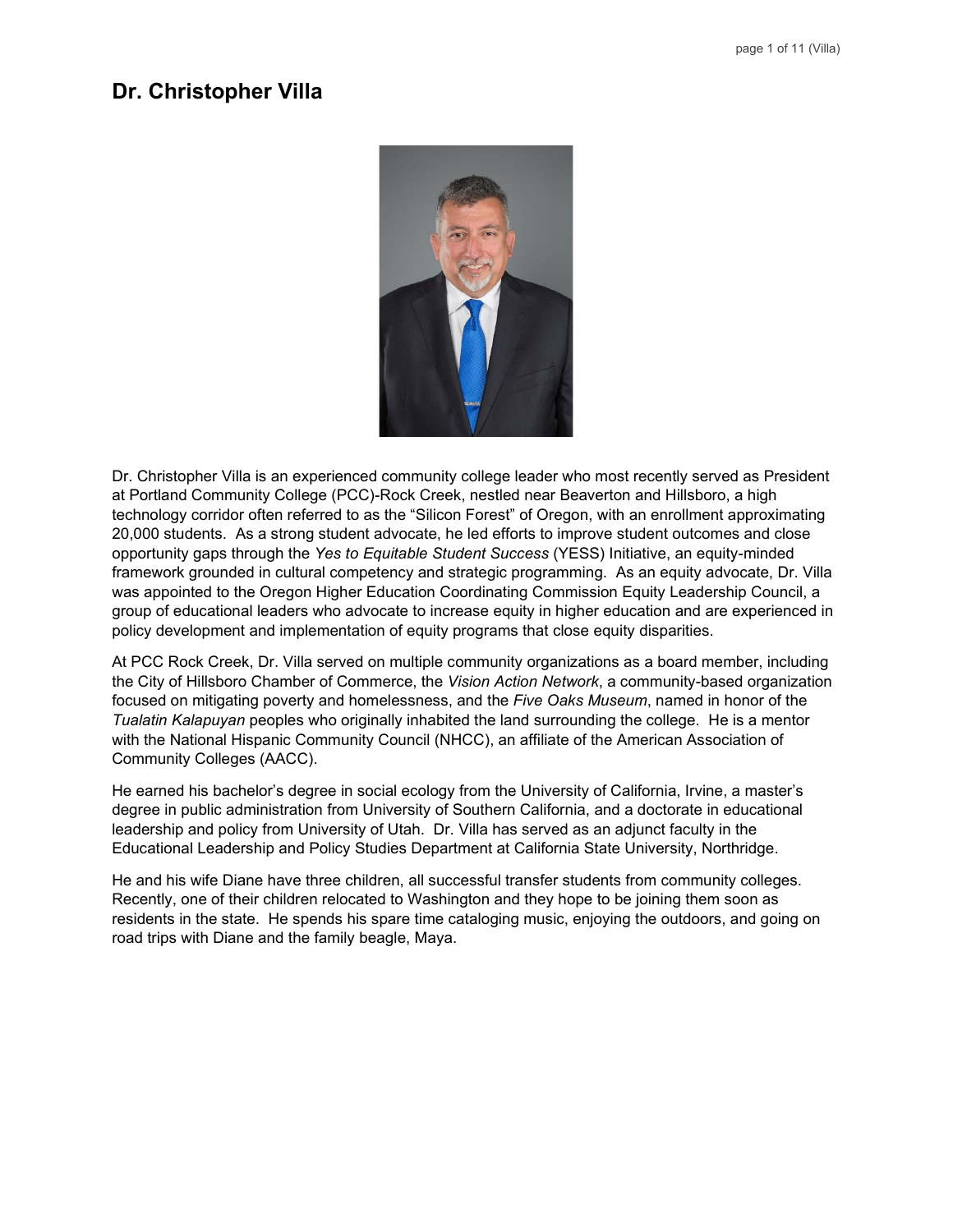# **Christopher M. Villa**

#### **Education**

Doctorate in Educational Leadership & Policy University of Utah

Master's in Public Administration (MPA) University of Southern California

Bachelor of Arts, Social Ecology University of California, Irvine

Completed one year of study at University of California, Berkeley Boalt School of Law

#### **Professional Experience**

#### Portland Community College-Rock Creek 2018-2020 **President**

Served as the executive leader of the college with responsibility for its overall operation including a budget of 36 million and selection/supervision of faculty and staff. Collaborated in concert with multiple campuses and centers in the district to implement its focus on equitable student success. Responsible for leading efforts to update the campus strategic plan with a focus on improving student success outcomes and closing equity gaps. Responsible for collaborating with faculty, classified staff, and students to advance guided pathways and advising redesign initiatives. Built strong positive and productive relationships with community constituents from business, government, k-12, university, and public non-profit sectors. Collaborated closely with the Foundation Office in support of fundraising efforts that supported racial equity.

#### **Los Angeles Mission College 2015-2018 Vice President of Student Services**

Provided leadership and supervision in the reorganization of the Student Services Division designed to improve student success outcomes. Lead the college in efforts to develop and implement an Adult Basic Education program in partnership with various community agencies. Supervised the following student support services departments and programs: Admissions and Records, Athletics, Counseling, Disabled Students Programs & Services (DSPS), Extended Opportunity Programs & Services (EOPS), Financial Aid & Scholarships, Health Services, International Student Services, Psychological Services, Student Activities, Student Outreach and Recruitment, Student Success Center, Transfer Center, TRIO/Student Support Services, and Veterans Resource Center**.**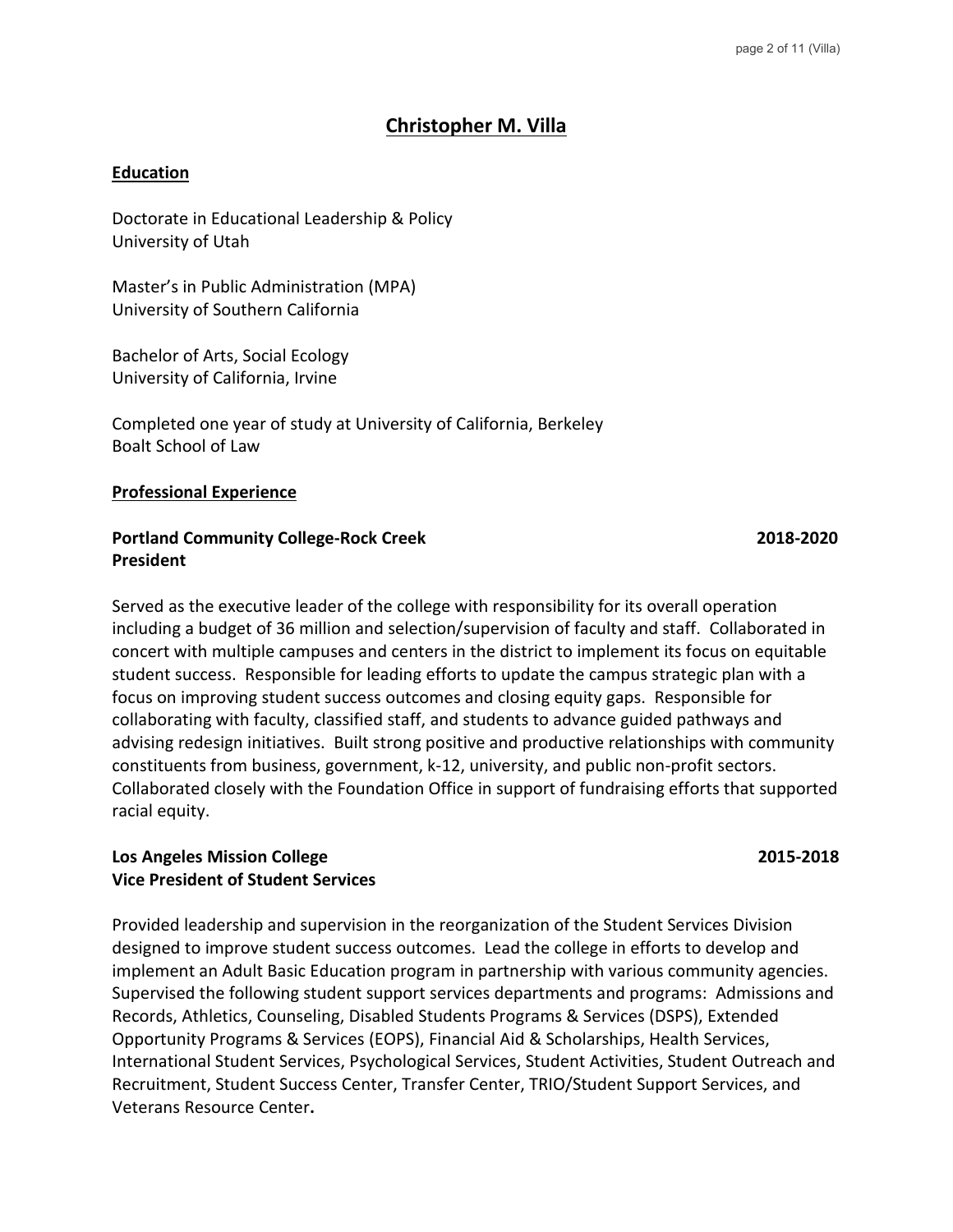# **Fresno City College Vice President of Student Services 2009-2015**

Provided leadership for the college with emphasis on promoting and sustaining student access, student success, and student learning. Ensured that student services and instruction work collaboratively and demonstrate accountability. Responsible for developing and implementing comprehensive institutional enrollment management, student success, and student equity plans in conjunction with constituent groups representing administrators, faculty, classified staff, and students. Supervised the following student support services departments and programs: Admissions and Records, Career & Employment Center, Counseling, Disabled Students Programs & Services (DSPS), Extended Opportunity Programs & Services (EOPS), Financial Aid & Scholarships, Health Services, International Student Services, Matriculation/Student Orientation and Assessment, Psychological Services, Student Activities, Transfer Center, TRIO/Student Support Services, TRIO/Upward Bound, and Veterans Resource Center. Served as campus officer responsible for handling harassment and discrimination complaints, student grievances, and student discipline.

## **Long Beach City College Assistant Superintendent/Vice President of Student Support Services 2006-2009**

Provided leadership, management, oversight and direction for the Student Support Services Division at both the Liberal Arts and Pacific Coast campuses that included the following departments and programs: Admissions & Records, Financial Aid, Counseling, EOP/S, Disabled Student Programs and Services, International Students Program, Student Outreach and Recruitment, Student Health Services, Matriculation/Student Orientation and Assessment, Career Center/Job Services, Student Activities, Transfer Center, Women's & Men's Resource Center, Veterans Affairs, Commencement, and TRIO Programs. Provided leadership and direction for Auxiliary Services including Campus Bookstores and Food Services. Supported institutional efforts to promote racial equity and student success by developing and assessing student learning outcomes for learning community/cohort programs such as *Puente, SANKOFA Scholars, Transfer Academy, Leaders Across Campus, and First Year Experience.* 

## **California State University, Northridge Assistant Vice President, Student Access and Support Services 2003-2006**

Supervised over 100 full-time and 200 part-time staff with a state general fund budget surpassing 12 million dollars. Provided leadership, strategic direction, supervision, and line management for Financial Aid & Scholarships, Career Center, Student Outreach and Recruitment, Center on Disabilities, and the National Center on Deafness. Supported the Vice President for Student Affairs in efforts to develop strategic direction for the division and to provide ongoing assessment of student learning outcomes. Performed assessment, program review, and implementation of new technologies. Participated in a leadership role on the Enrollment Strategies Committee. Initiated Staff Development Internship Program for Student Affairs professionals in the Division.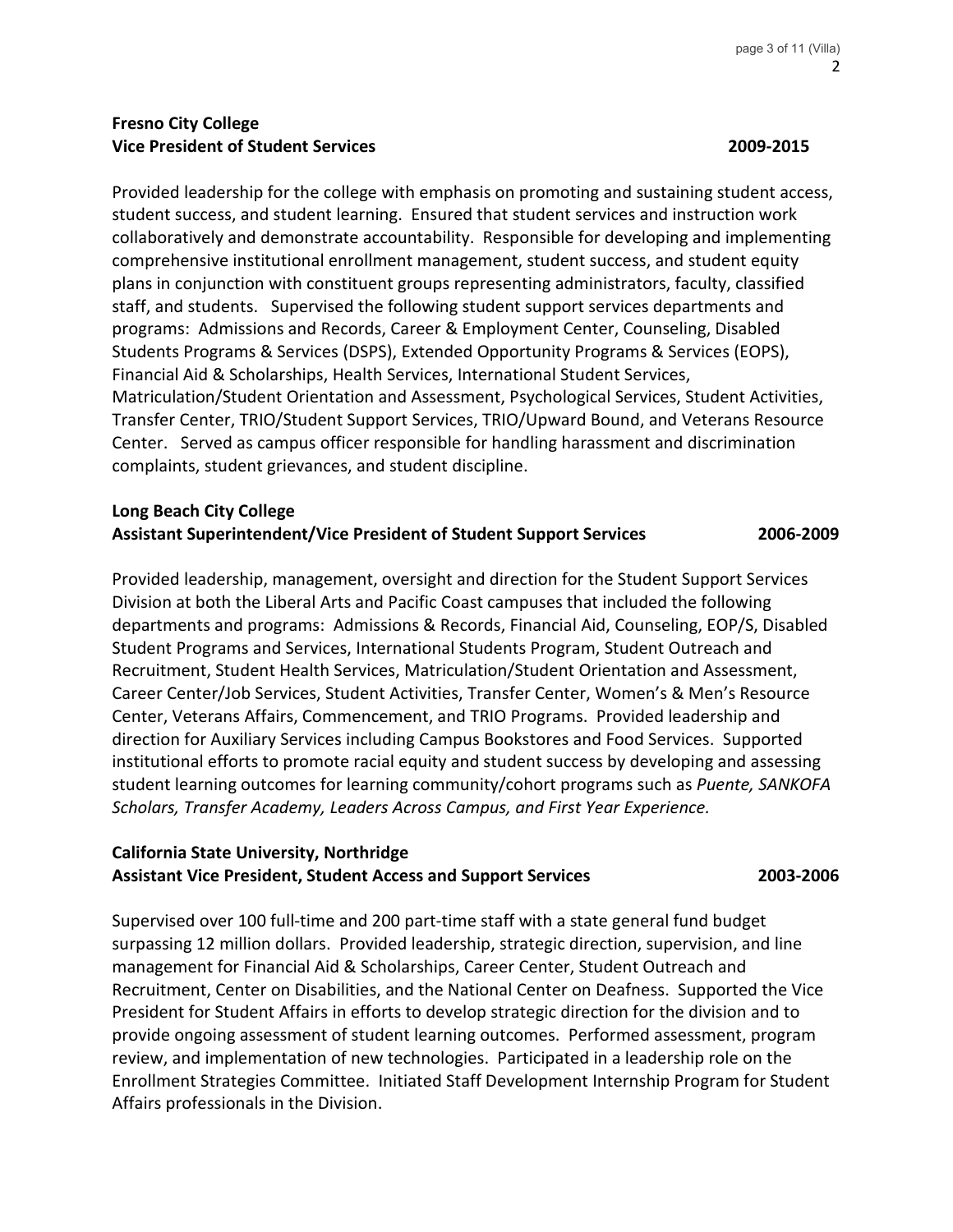Supervised 40 staff in the Student Services Division from the Counseling Department, Transfer Center, Articulation and Matriculation Programs. Supervised Personal Development and General Studies curriculum, including class scheduling, room assignments, instructor assignments, class marketing, and enrollment planning. Supervised New Student Orientation Program with support from Matriculation Director and Assistant Dean, Student Development. Responsible for other Student Services Departments in absence of Vice President of Student Services, including: Admissions and Records, Financial Aid, Cal Works, Career Center, Disabled Students Programs and Services, EOP/S, Health Center, International Students, New Horizons, and Student Development.

# **University of Utah Assistant Dean for Minority Recruitment and Student Affairs The Graduate School 1994-2000**

Collaborated with different sectors of public education, including local K-12, community colleges, and other public and private universities to seek funding from external sources in order to support special projects/programs aimed at increasing underrepresented undergraduate and graduate school enrollment. Developed, implemented, and administered the University of Utah Summer Research Opportunity Program (SROP) and the Summer Extended Orientation Program (SEOP) that were designed to attract underrepresented students to graduate programs.

# **San Jose State University (SJSU) Director, Student Outreach and Recruitment 1989-1994** 1989-1994

Responsibilities included the development of university outreach and recruitment policy combined with program supervision, planning, implementation, and evaluation for the Departments of Relations with Schools and Colleges, Student Affirmative Action (SAA), and Educational Talent Search (TRIO Program). Participated actively on Enrollment Management Advisory Committee. Managed a complex budget of approximately 1 million that supported 16 professional staff and between 40-50 student paraprofessionals and that included state general fund, state lottery, private donor, and federal grant dollars.

# **California State Polytechnic University, Pomona Coordinator, Educational Opportunity Program (EOP) Enrollment/Educational Enhancement Services (EES) 1987-1989**

Supervised EOP staff placed in various campus departments who were responsible for the development of programs and projects and counseling and advising directed at underrepresented students. Coordinated admissions process, residential living program, and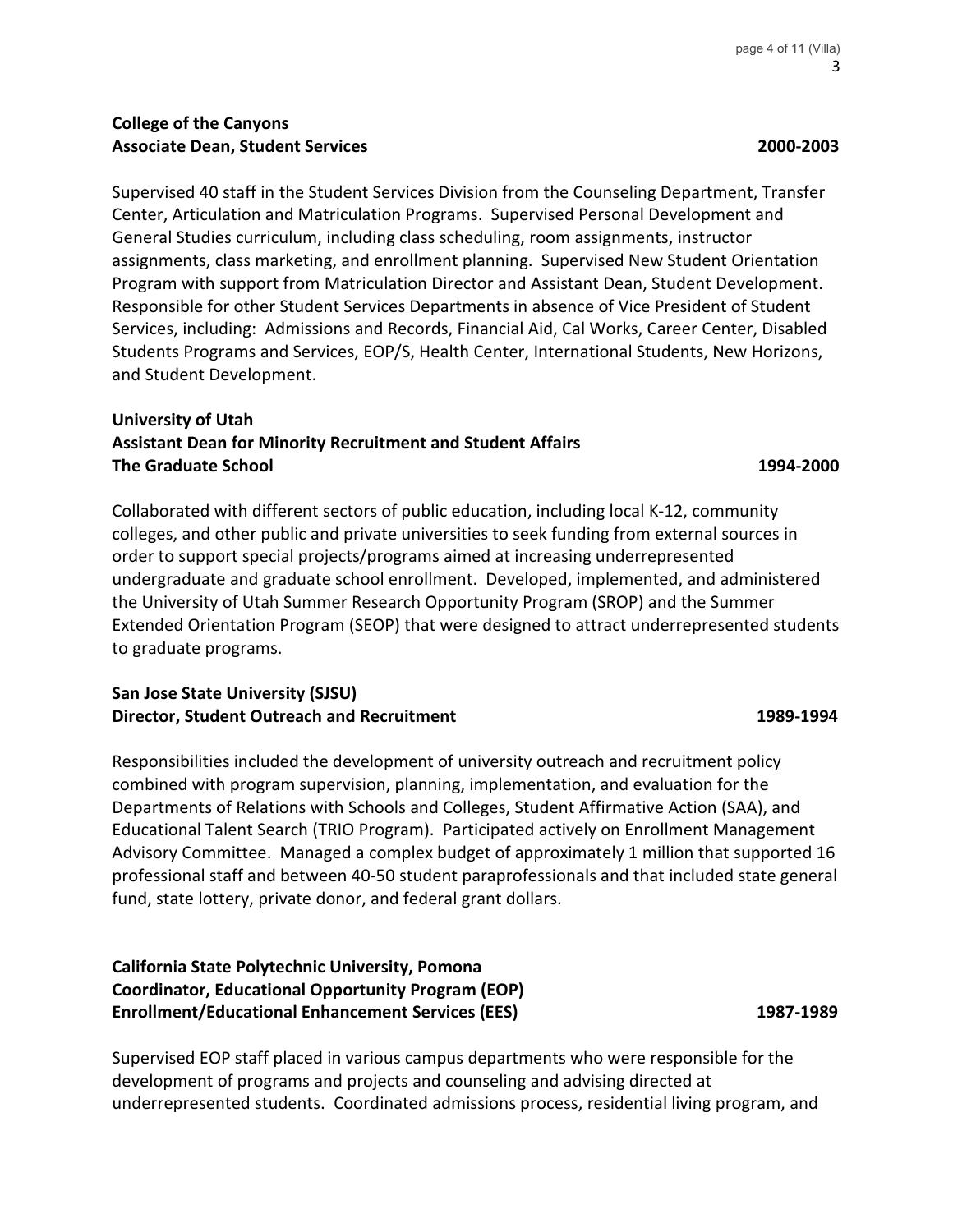student activities component for the University Summer Bridge Program, which targeted underrepresented and economically disadvantaged students from community colleges and high schools.

# **California State University, Long Beach California State University (CSU), Administrative Fellow 1986-1987**

Participated in a one-year program designed to provide women and ethnic minorities the opportunity to observe and interact with cabinet-level administrators at another campus within the CSU System. Served in the capacity as an Associate Dean, Student Services in the School of Natural Sciences.

# **California State Polytechnic University, Pomona Coordinator, Educational Opportunity Program (EOP) Recruitment and Admissions 1980-1986** and 2008 and 2008 and 2008 and 2008 and 2008 and 2008 and 2008 and 2008 and 2008 and 2008 and 2008 and 2008 and 2008 and 2008 and 2008 and 2008 and 2008 and 2008 and 2008 and 2008 and

Coordinated underrepresented student outreach and recruitment directed at community colleges and high schools. Worked closely with the Admissions Office to develop, implement, evaluate, and modify EOP admissions procedures. Served as Chair of the South Coast EOP/S Consortium that included universities and community colleges working in a collaborative effort to provide outreach and recruitment services targeted at underrepresented students, with an emphasis on serving community college EOP/S students. Co-founded the Chicano/Latino Youth Leadership Conference, now considered a fundamental educational equity program at the university.

# **California State University, San Bernardino Coordinator, Educational Opportunity Program (EOP) Outreach Services 1980**

Coordinated outreach and recruitment efforts directed at underrepresented students from local high schools and community colleges within the San Bernardino and Riverside area. Worked closely with high school/community college administrators and counselors for the purpose of recruiting targeted students.

# **Teaching Experience**

California State University, Northridge, Lecturer, ELPS 663-Legal Aspects of Educational Administration, Educational Leadership and Policy Studies Department, Spring 2018

California State University, Northridge, Lecturer, ELPS 663-Legal Aspects of Educational Administration, Educational Leadership and Policy Studies Department, Spring 2017

California State University, Northridge, Lecturer, ELPS 720-Post-Secondary Finance and Enrollment Management, Educational Leadership and Policies Department, Fall 2016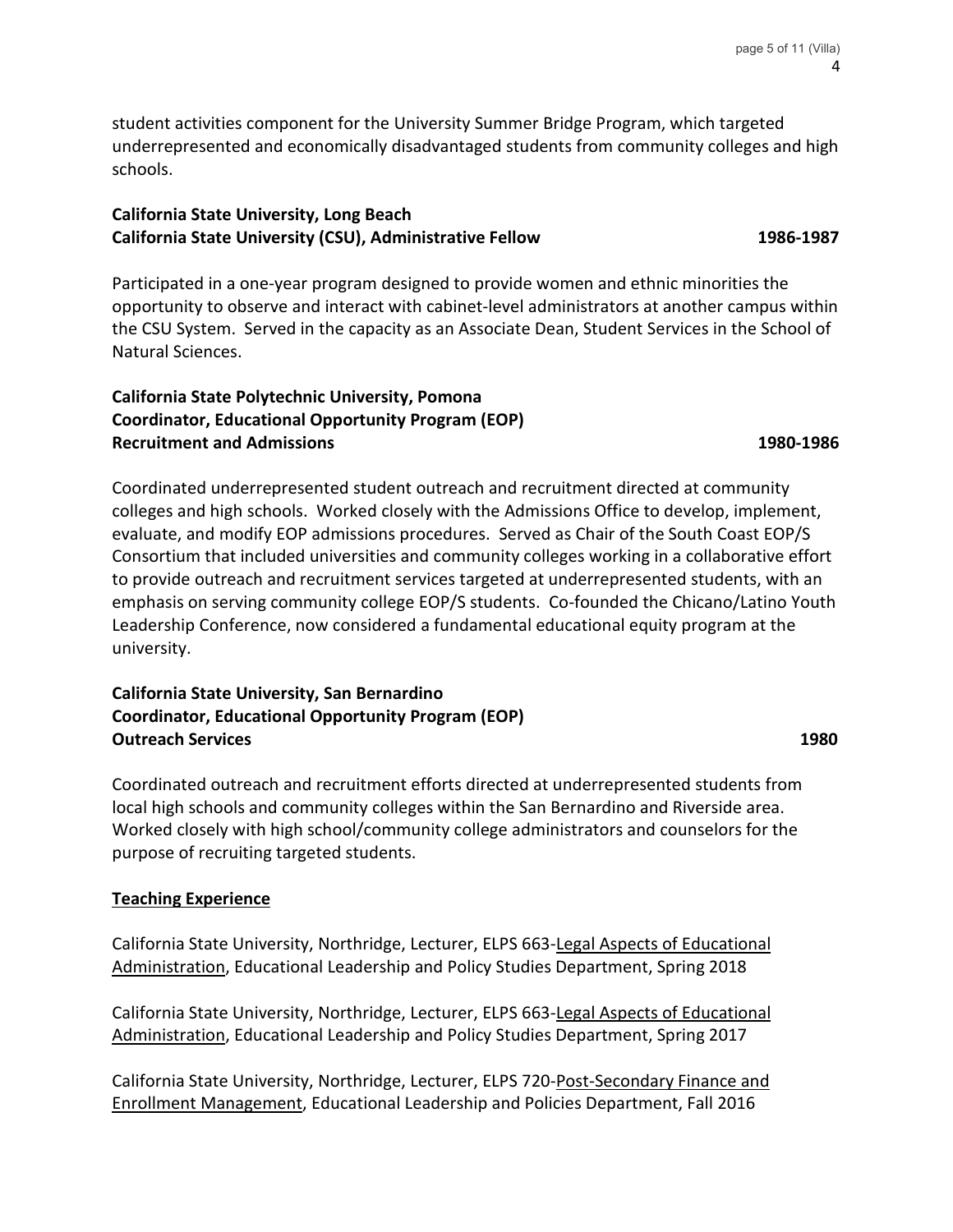California State University, Northridge, Guest Lecturer, Administration of College Counseling and Student Services, Educational Leadership & Policy Studies Department, Spring 2003

University of Utah, Instructor, Preparation for Graduate School Seminar, Summer Research Opportunity Program, June-August 1997 & 1998

Cal Poly Pomona, Instructor, Study Skills, Summer Bridge Program, June-August 1989

El Monte Union High School District, Instructor, ESL Adult Education, September 1988-May 1989

## **Skills and Knowledge**

Speak, read, and write Spanish.

## **Staff Development Opportunities**

Selected Participant, Los Angeles Community College President's Academy, Los Angeles, CA 2016-17

Evaluation Team Member, Accrediting Commission For Community And Junior Colleges (ACCJC), Santa Rosa Junior College, Santa Rosa, CA, March 9-12, 2015

Mentor, National Community College Hispanic Council (NCCHC) Leadership Fellows Program, 2014-15 to the present

Selected Participant, State Center Community College District Inaugural Leadership Development Academy, 2013-14

Evaluation Team Member, Accrediting Commission For Community And Junior Colleges (ACCJC), College of San Mateo, San Mateo, CA, October 21-24, 2013

Member, California Community College Chancellor's Office Advisory Group on Student Mental Health, 2012-15

Evaluation Team Member, Accrediting Commission For Community And Junior Colleges (ACCJC), Northern Marianas College, Saipan, Northern Mariana Islands, October 23-26, 2012

Executive Board Member, California Community College Chief Student Services Administrators Association, 2011-13

Selected Participant, Executive Leadership Institute (ELI), League for Innovation in the Community College, Phoenix, AZ, December 5-10, 2010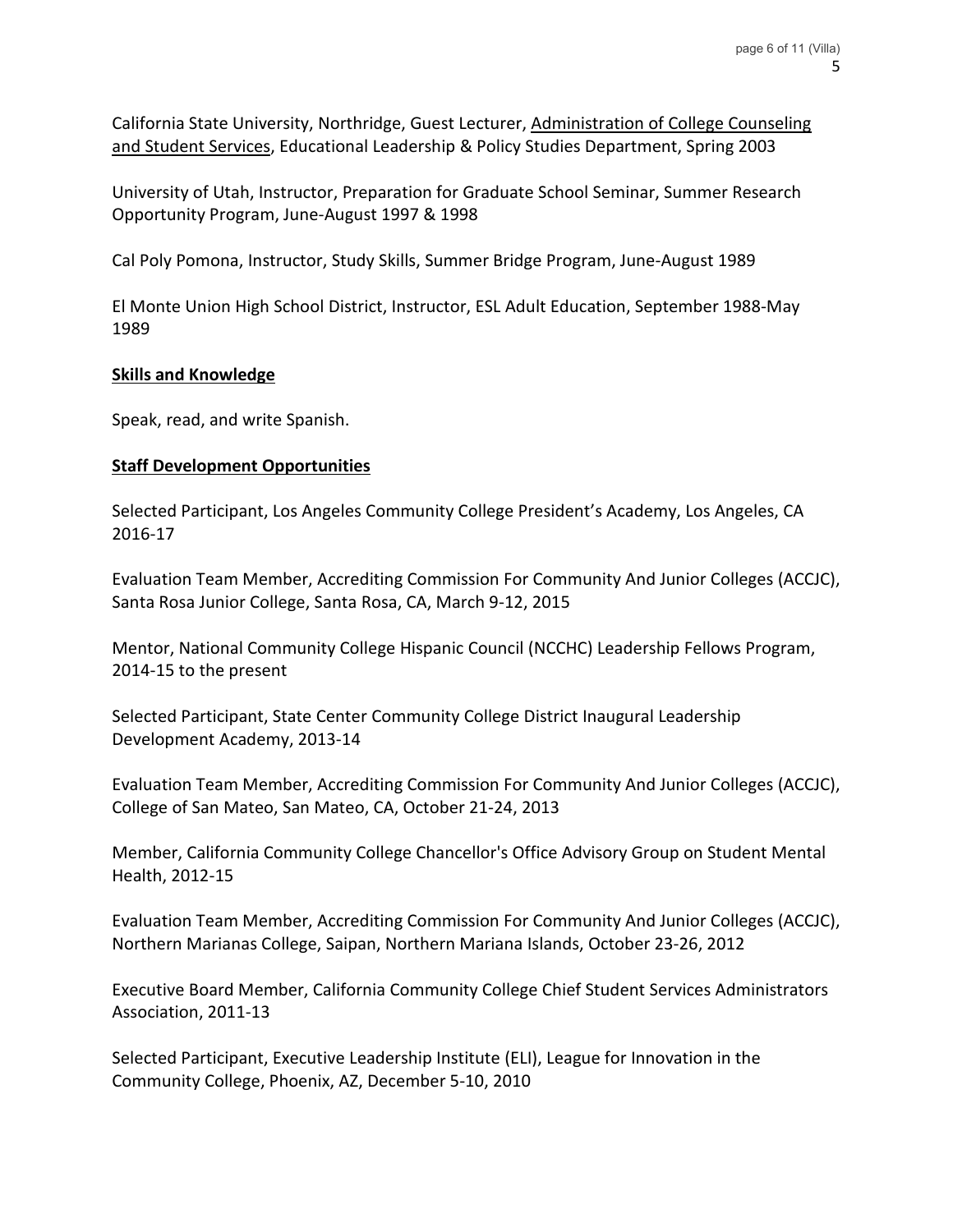Evaluation Team Member, Accrediting Commission For Community And Junior Colleges (ACCJC), Chaffey College, March 1-4, 2010

Team Leader, California Community College Chancellor's Office Program Review and Technical Assistance Site Visit Team, Ventura College, March 18-20, 2009

Selected Participant, NASPA Richard F. Stevens Senior Student Affairs Leadership Institute, Victoria, B.C., July 2007

## **Professional Activities**

## At Portland Community College

Chair, PCC Rock Creek Executive Leadership Team Co-Chair, PCC Rock Creek Diversity Council Co-Chair, PCC Rock Creek Yes To Equitable Student Success (YESS) Committee Co-Chair, PCC Sustainability Leadership Council Member, PCC Diversity Leaders of Diversity Councils Committee

## At Los Angeles Mission College

Chair, Student Equity, Access, and Success Committee Member, Behavior Intervention Team Member, Facilities Committee Member, Budget and Planning Committee Member, President's Cabinet

#### At Fresno City College

Chairperson, Enrollment Management Committee Chairperson, Student Success Task Force Co-Chair, Fresno City College/Fresno Unified School District Partnership Co-Chair, Strategic Planning Council Lead Member, Student Equity Task Force

#### At Long Beach City College

Executive Board Member, LBCC Foundation Campus Liaison, Hispanic Association of Colleges and Universities Member, Bond Management Team Member, Textbook Affordability Task Force Member, CCC Open Educational Resources Committee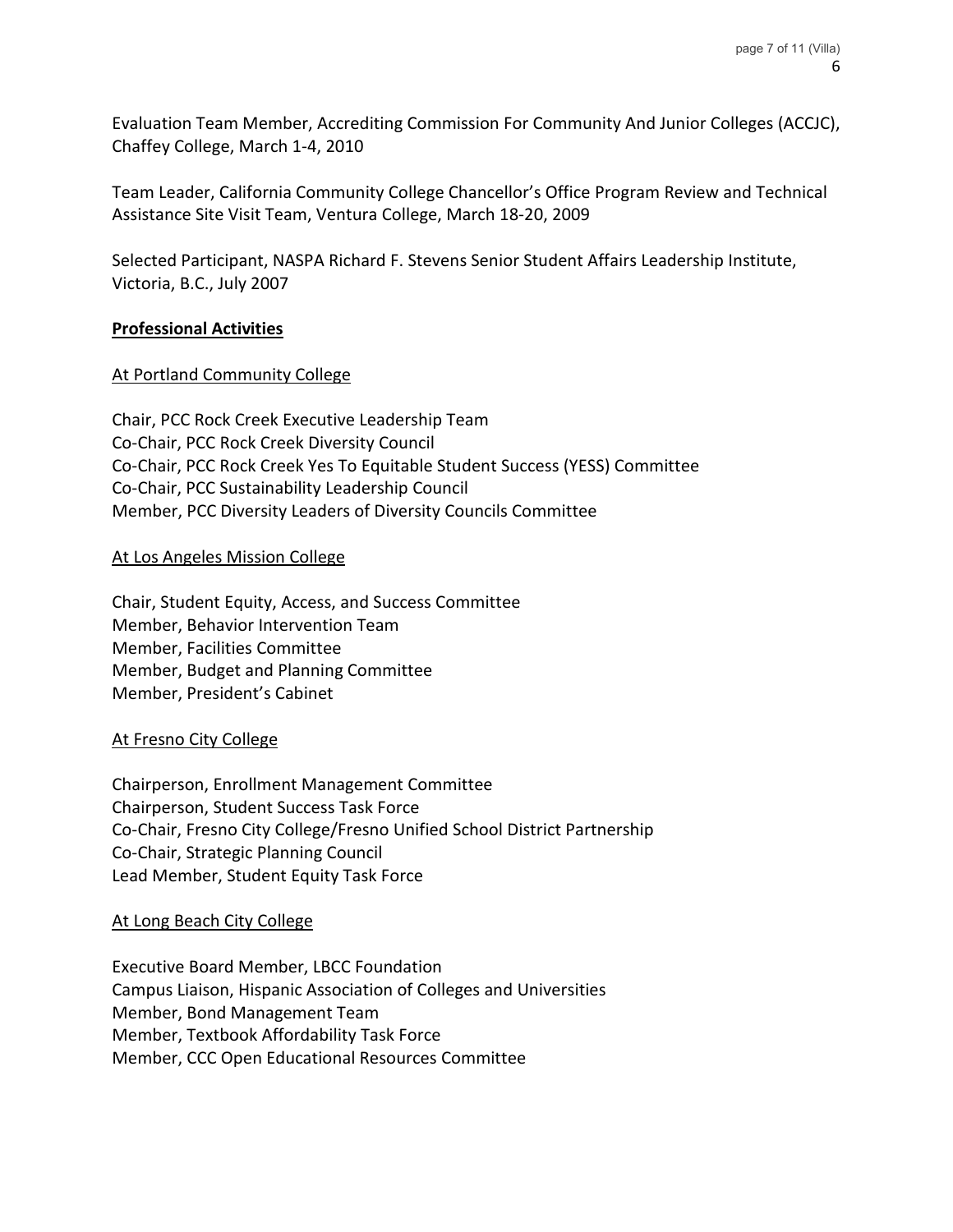# At California State University, Northridge

Co-Chair, Enrollment Management Committee Member, Enrollment Strategies Committee Member, First Year Experience Committee Member, Campus Wide Disabilities Issues Board Member, Community College Advisory Board

#### At College of the Canyons

Chairperson, Academic Standards Committee Chairperson, Personal Development Curriculum Committee Chairperson, Parent Orientation Committee Founder/Chairperson, Bilingual Family Celebration Committee Member, Cultural Heritage Committee

#### At San Jose State University

Member, College Board San Jose Equity 2000 Executive Committee Member, San Jose State Enrollment Management Advisory Committee Member, San Jose State Educational Equity Advisory Board Member, Chicano Commencement Advisory Committee Member, WESTOP (TRIO Programs)

#### Community Activities

Member, Oregon Higher Education Coordination Commission (HECC), Equity Leadership Council Member, Oregon Community College President's Council Board Member, Hillsboro Chamber of Commerce Board Member, Washington County Museum Board Member, Washington County Vision Action Network Advisory Board Member, Northwest Regional Educational Service District Member, Intel Community Advisory Panel Member, Joint 2035 Oversight Hillsboro Committee Participant, Sylmar Neighborhood Council Community Beautification Committee Member, Fresno State Enrollment Advisory Committee Member, Arte Americas, Fresno, CA Board Member, Wells Fargo National Advisory Board/Student Financial Services Member, William S. Hart District Communications Council, Santa Clarita, CA Member, Santa Clarita Valley Project Learn Committee Participant, Principal-for-a-day Program, Santa Clarita Valley Chamber of Commerce Member, CSULB President's Latino Advisory Committee Member, Long Beach City College Promise Steering Committee Member, University of Utah Martin Luther King Planning Committee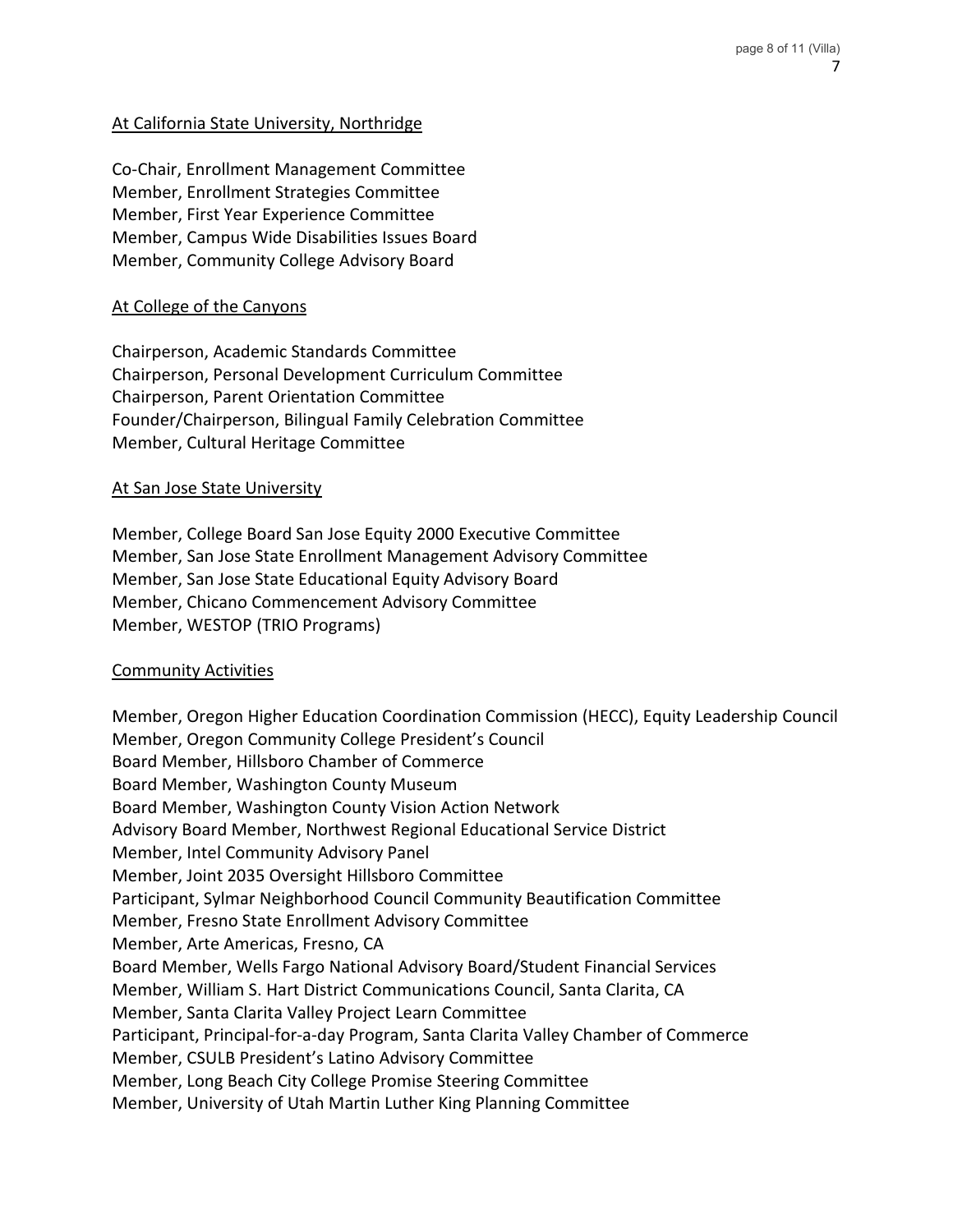Commissioner, City of Salinas Affirmative Action Commission Mentor, ENLACE Program, Evergreen Valley College

## **Presentations**

Master of Ceremonies, Portland Community College Commencement, Portland, OR, June 2019

Panelist, "New President's Panel", Oregon Executive Leadership Academy (OELA), Salem, OR, February 2019

Presenter, "Responding to the Call: Advancing Racial Equity in Washington County", Vision Action Network, Beaverton, OR January 2019

Presenter, "Accreditation and Campus Climate", California Community Colleges Chief Student Services Administrators Association Conference, Los Angeles, CA, March 2017

Presenter, "Summer Bridge at Fresno City College: An Innovative Approach Involving Student Equity Programs ", National Community College Hispanic Council (NCCHC) Conference, Dallas, TX, September 2015

Panelist, "Leadership from the CEO and Executive Leadership Levels", Leadership in Action Program (LEAP), College of the Canyons, Santa Clarita, CA, April 2014

Presenter, "Successful Practices and Collaborations in Financial Aid", Association of Community Colleges Trustees (ACCT) Conference, Dallas, TX, October 2011

Panelist, "Senior Student Affairs Panel", Western Regional Careers in Student Affairs Day, Los Angeles, CA, October 2011

Panelist, "Collaboration from K-12 to Graduate School: The Long Beach College Promise and Pepperdine's Joint BSM and MBA Program", WASC/ARC Conference, Hollywood, CA, April 2009

Presenter, "The Long Beach City College SANKOFA Program", A2Amend Conference, Long Beach, CA, March 2009

Panelist, "Navigating Your Path Toward Senior Student Affairs Opportunities in Community Colleges", NASPA National Conference, Seattle, WA, March 2009

Presenter, "Learning Communities & Student Affairs", American Council of Education (ACE) Fellows Mid-Year Seminar on Student Affairs, Industry Hills, CA , January 2009

Panelist, "Navigating Your Path Toward Senior Student Affairs Opportunities in Community Colleges", NASPA Western Regional Conference, Long Beach, CA 2008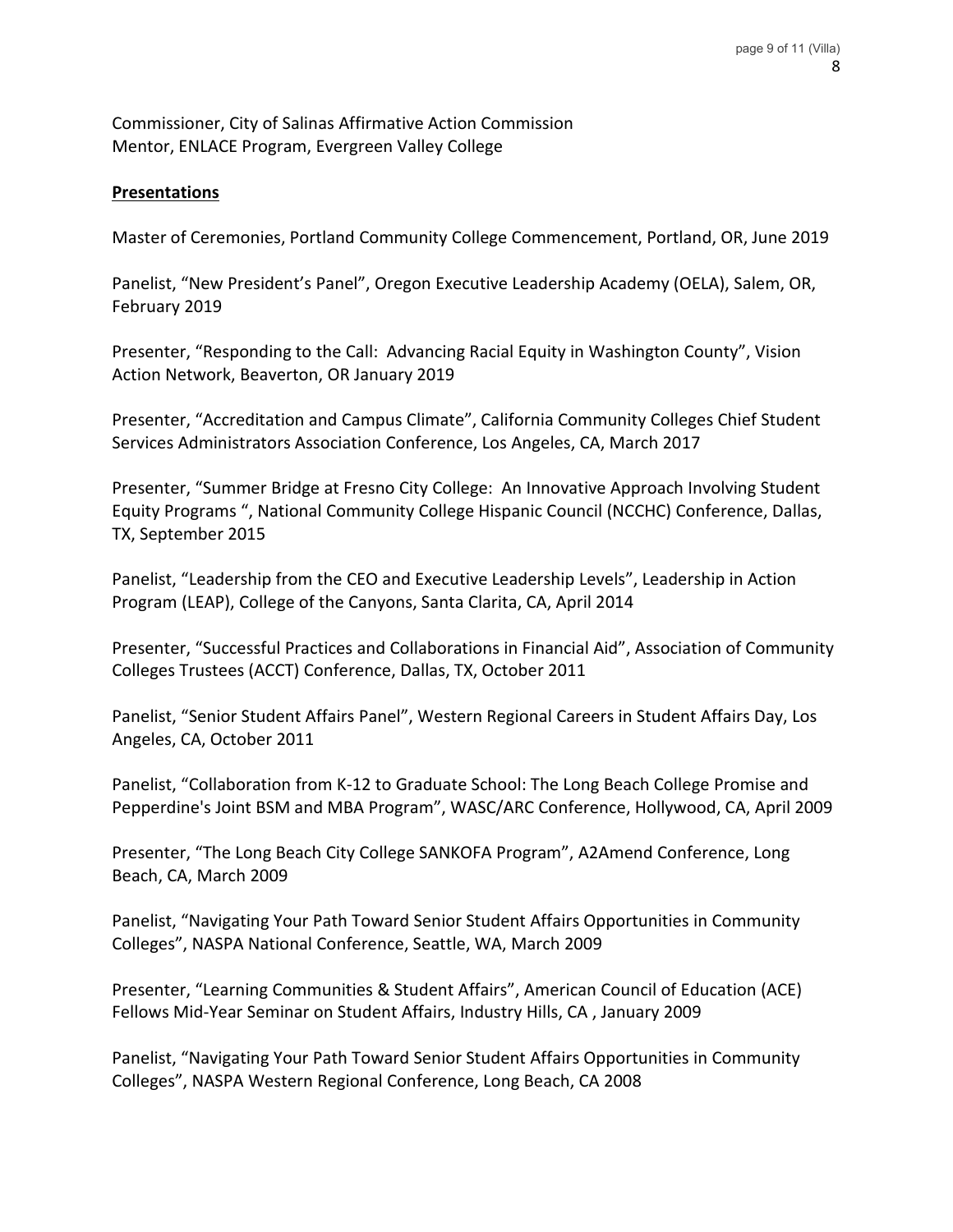Presenter, "Preparing for Student Affairs/Student Services Management Positions", California Chicano-Latino Intersegmental Convocation, San Francisco, CA 2005

Presenter/Facilitator, "The Migrant Farmworker Experience" 1<sup>st</sup> Annual Cesar Chavez Day Program, College of the Canyons, Valencia, CA 2001

Presenter, "Funding and Sustaining a Summer Research Opportunity Program", 2<sup>nd</sup> Annual Symposium on the Recruitment and Retention of Students of Color, "Connecting the Circle, University of Kansas, Lawrence, KS, 1999

## **Grant Funds Secured**

Fresno City College: \$637,800 per year (2010-2015)

transfer to four-year colleges and universities.

Title V-Strengthening Institutions-Hispanic Serving Institutions (HSI) Program *Camino Hacia El Futuro***-** Provided oversight in the development of a proposal that will serve a minimum of 400 low income Latino and/or English as a Second Language (ESL) students. Students will participate in learning communities involving the English, math, and counseling departments and will be provided additional academic support with an emphasis on increasing

California State University, Northridge: \$412,026 (2004-05)

Financial Aid Outreach Partnership Development-Successfully generated funding from the EdFund/California Student Aid Commission (CSAC) to provide extensive outreach efforts directed at high school students and others in the San Fernando Valley to become more aware of Cal Grant and other state financial aid programs.

College of the Canyons: \$14,753 (2001)

Cesar E. Chavez Day of Service and Learning-Successfully generated funding from the California Commission on Improving Life Through Service (CILTS) to initiate a community service project designed to educate high school students about the life, example, and legacy of Cesar Chavez. High School students identified as student leaders within the William S. Hart School District were expected to learn about the migrant farm worker experience.

University of Utah: \$832,757 (1994-99)

Summer Research Opportunity Program (SROP)-Successfully generated funding from multiple sources to support a national undergraduate program designed to increase the number of underrepresented students who pursue graduate school opportunities at the University of Utah and elsewhere.

San Jose State University: \$2,400,000 (1991-2000)